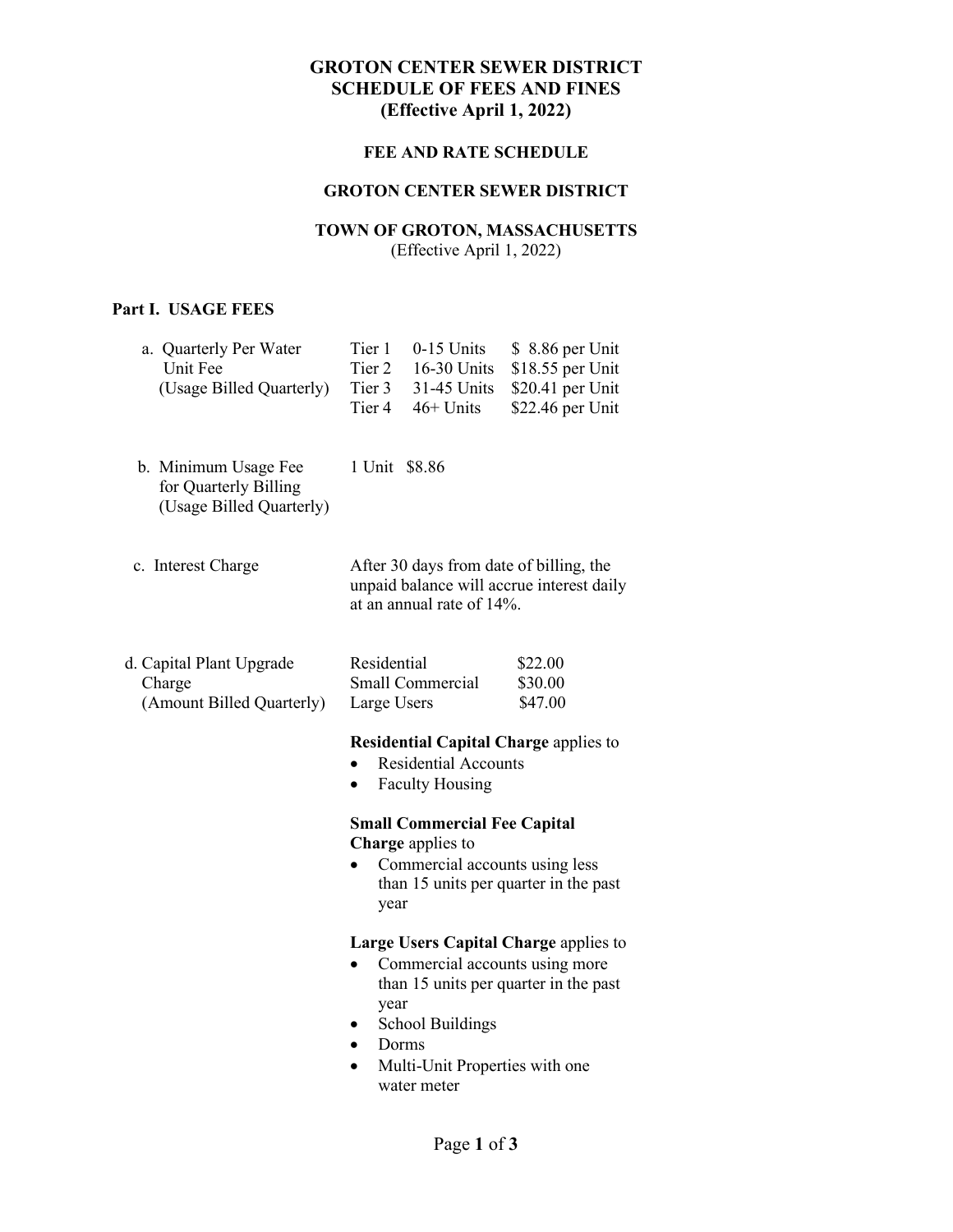## **GROTON CENTER SEWER DISTRICT SCHEDULE OF FEES AND FINES (Effective April 1, 2022)**

## **Part II. OTHER FEES**

## 1. APPLICATION AND PERMIT FEE FOR BUILDING CONNECTIONS

| \$150/building |
|----------------|
| \$400/building |
| \$575/building |
| \$750/building |

## 2. APPLICATION AND PERMIT FEE FOR SEWER EXTENSIONS, GRAVITY SEWERS, PUMPING STATION AND FORCE MAINS IN A PUBLIC RIGHT OF WAY

#### 3. LICENSE FEES

a. Drain Layer's License .............................................................\$50/year

#### 4. INSPECTION SERVICES

| a. Consultant's inspection for sewer connections/   | Cost of reports and inspectional services |
|-----------------------------------------------------|-------------------------------------------|
| extensions subject to Sewer Commission's discretion | plus \$50 administrative fee.             |

## **Part III. FINES**

#### 1. UNLAWFUL WASTE DISCHARGE

| c. Unauthorized building connection                                                      | with permit revocation |
|------------------------------------------------------------------------------------------|------------------------|
| d. Flammable wastes as                                                                   |                        |
| e. Toxic wastes, industrial<br>process wastes, radioactive<br>or chemical wastes defined |                        |
| f. Solid wastes and other<br>substances defined in Appendix C \$500 each day             |                        |